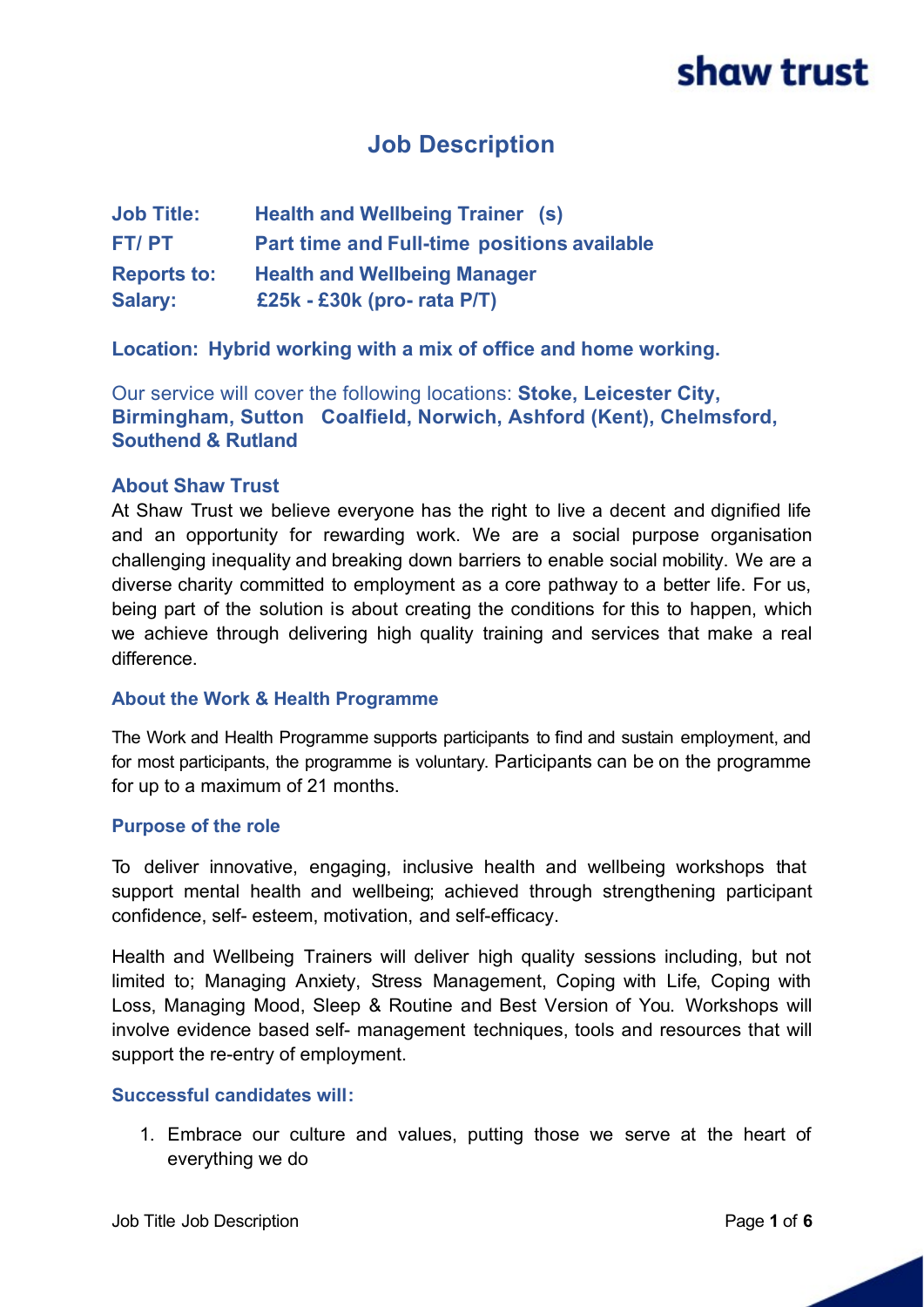- 2. Consistently deliver high quality training within a classroom setting and via Microsoft Teams
- 3. Build credibility by:
	- · demonstrating professionalism
	- · establishing yourself as knowledgeable
	- · creating a trusted and confidential space within appropriate boundaries
- 4. Support and assist the development of health and wellbeing training in a way that contributes to the Shaw Trust Growth Strategy

# **Main Duties and Responsibilities**

- 1. Contribute to the design of and to deliver innovative learning and development interventions for participants accessing Work & Health and Shaw Trust programmes
- 2. Work closely with the Health & Wellbeing Manager, Learning and Development Business Partner and other stakeholders to ensure that the learning and business needs of the organisation are being met
- 3. Engage with Work & Health Programme Support Managers and provide information about the training, support them to promote the training, and ensure they are aware of administrative and booking process
- 4. Use best practice methods to evaluate the impact of learning and identify performance gaps
- 5. Keep up to date with research and innovatively integrate wellness theory to learning initiatives
- 6. Ensure interventions are reflective of current internal and external practices
- 7. Facilitate the sharing of best practice amongst participants and colleagues
- 8. Help participants identify how their behaviours may be affecting their health and wellbeing
- 9. Support participants to commit to changes that improve their health and wellbeing by sharing evidence-based resources, tools and techniques
- 10. Help participants to become more knowledgeable about things that can affect their health and wellbeing
- 11. Refer participants to existing provision within the Shaw Trust Health Network
- 12. Signpost participants to localised organisations offering, for example, health & wellbeing, drug & alcohol, financial support
- 13. Integrate assessments such as WEMWBS to measure the effects of interventions
- 14. Collate, examine and review feedback and share findings and recommendations with internal/ external stakeholders
- 15. Using project management skills, ensure the smooth implementation of training and support through having strong working relationships with internal/External stakeholders
- 16. Ensure effective administration of learning interventions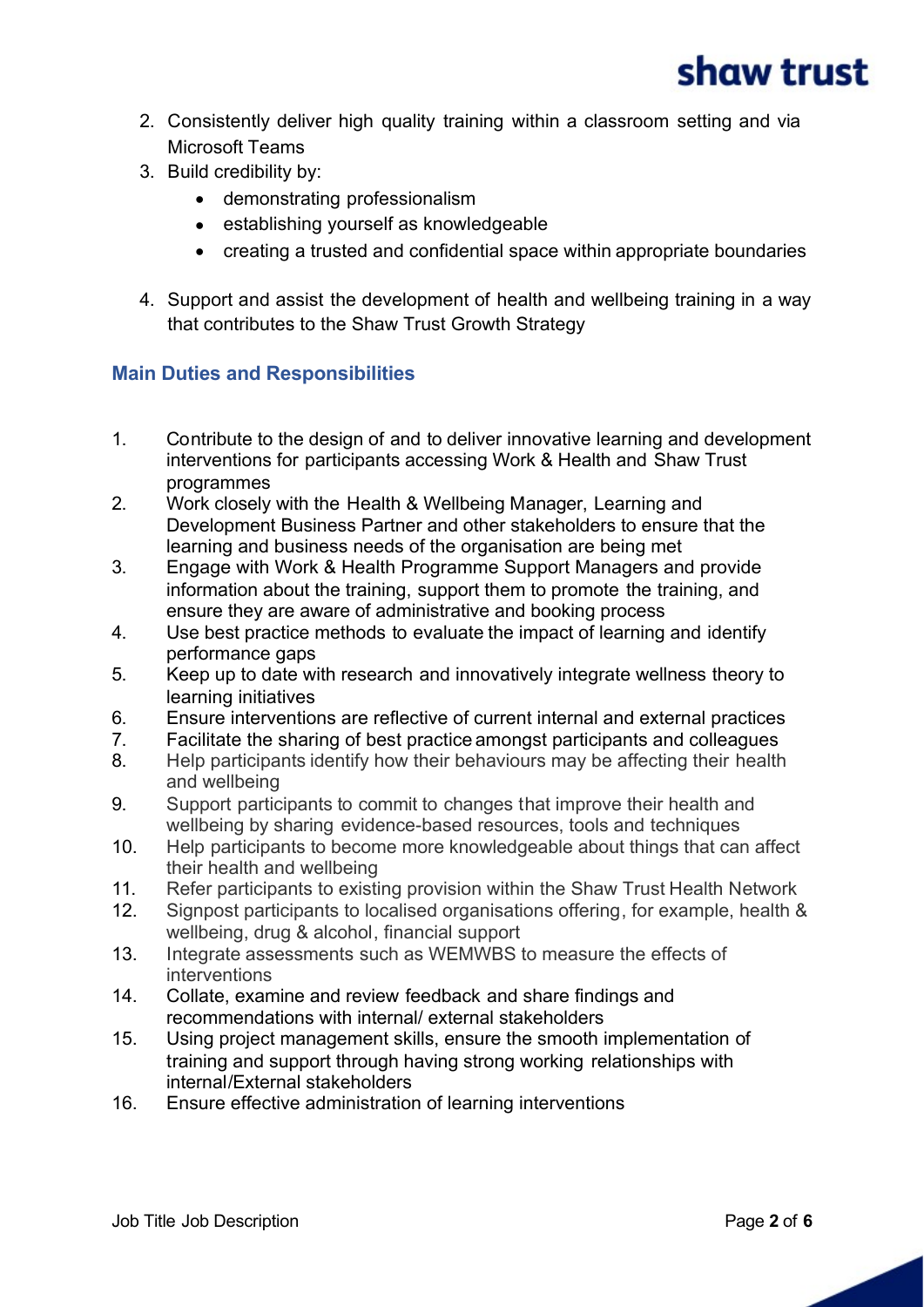# **Other**

- 1. To undertake any further training as identified in the Shaw Trust review procedures
- 2. To undertake any further training as required
- 3. Ensure that safe working practices are followed in respect of COSHH and other Risk Assessment control measures
- 4. Employees must comply with the provisions of 'The Health and Safety at Work Act 1974' and must take reasonable care for the health and safety of themselves and of other persons who may be affected by their acts of omissions whilst at work. Employees are also required to co-operate with their employer to enable them to perform or comply with any statutory provisions. The Trust's efforts to promote a safe and healthy working environment can only succeed with the full co-operation of its employees
- 5. To understand, comply with and promote Shaw Trust's safeguarding policy and procedures. It is the responsibility of all employees to make the working environment safe and secure for all. Everyone must adhere to the 5 Rs in relation to possible abuse: Recognition, Response, Reporting, Recording and Referral. The Trust can only ensure its dedication to the protection of vulnerable people with the full cooperation of its employees
- 6. The Trust has a Diversity and Inclusion Policy and it is the responsibility of all staff to comply with this. The key responsibilities for staff under this Policy are set out in the Trust Code of Conduct
- 7. To maintain the confidentiality about participnats, staff and other Trust business. The work is of a confidential nature and information gained must not be communicated to other persons except in the recognised course of duty. The post holder must meet the requirements of the Data Protection Act at all times.
- 8. To maintain awareness of risk and to take personal responsibility for ensuring that the Trust is not unnecessarily exposed to risk. To report any issues or concerns relating to risk and the effectiveness of the Trust 's risk management arrangements
- 9. Be aware of, promote and implement Shaw Trust's Risk, Quality and Information Security Management Systems
- 10. To report to line manager, or other appropriate person, in the event of awareness of bad practice
- 11. Recycle and manage energy within your environmentin line with Shaw Trust's Strategic aim to adopt green approaches and become carbon neutral

This job description is intended to provide a broad outline of the main duties and responsibilities only. The post holder will need to be flexible in developing the role in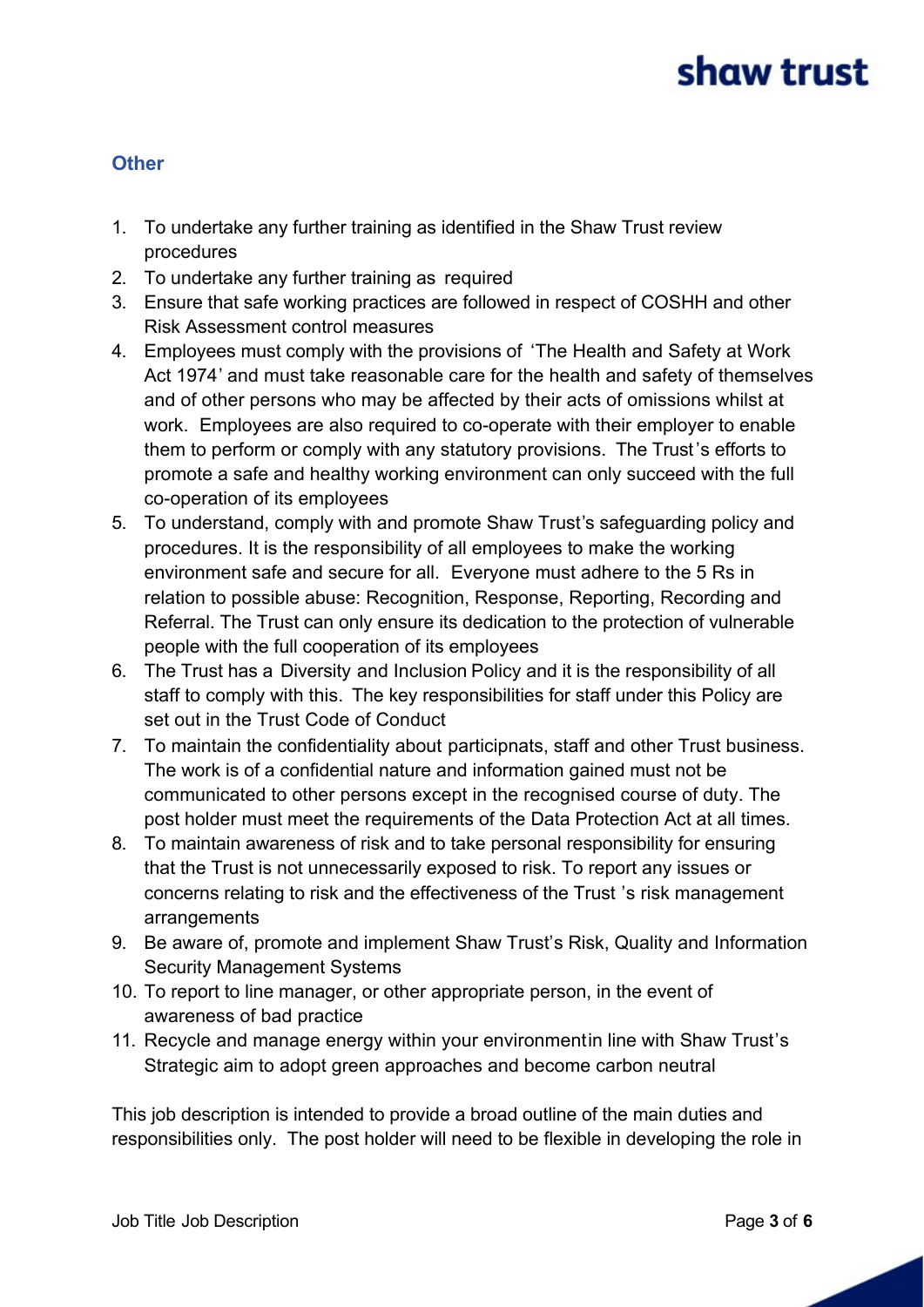conjunction with the line manager. The post holder may be asked to carry out any other delegated duty or task that is in line with their post.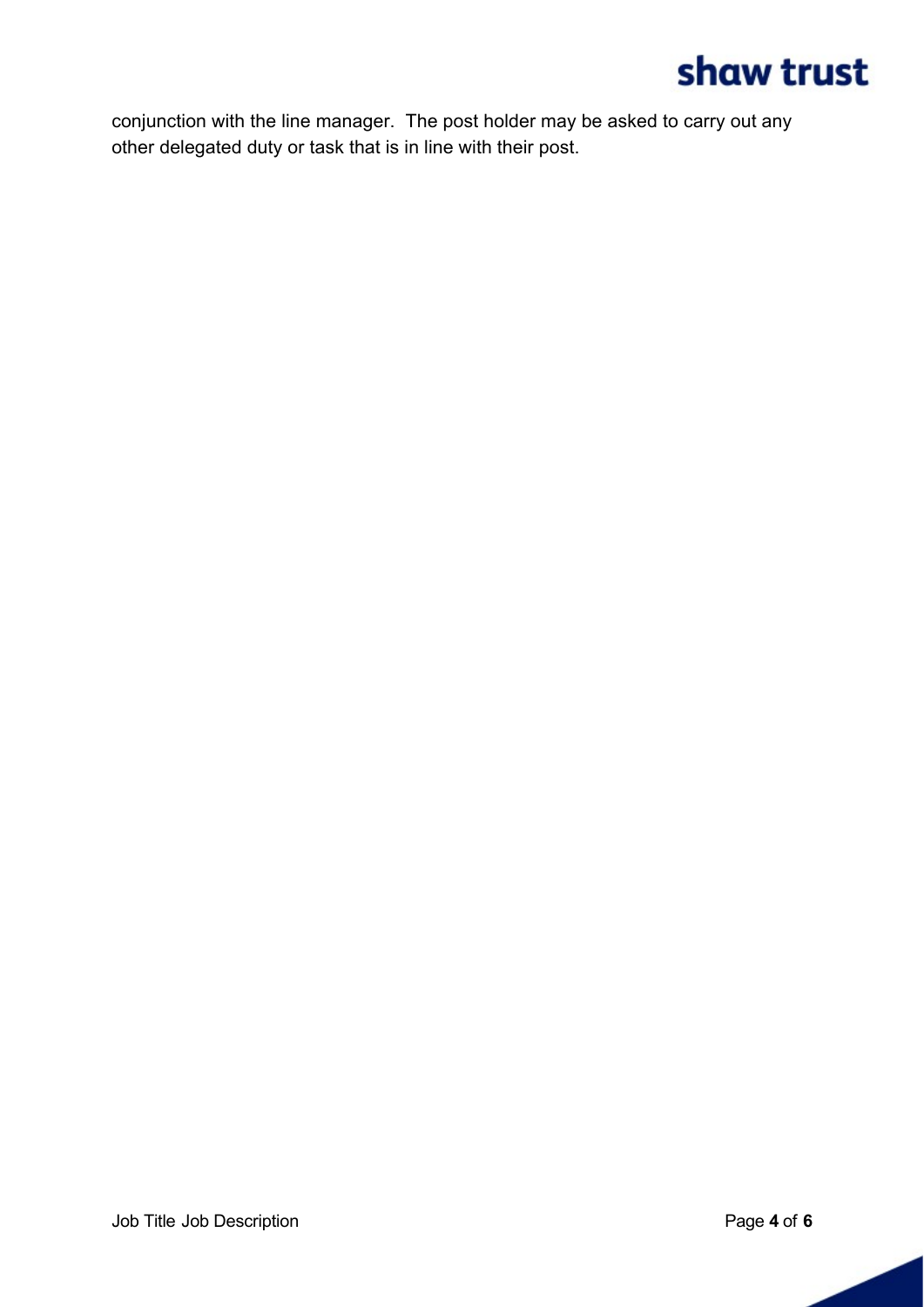### **Person Specification**

# **Job Title: Health and Wellbeing Trainer**

(E=Essential D=Desirable)

# **SKILLS AND CORE COMPETENCIES**

### **Technical competency**

- · Experience in coaching, mentoring, careers guidance or a related field, a relevant qualification at Level 4 (PTTLS, Cert-Ed or equivalent) **(E)**
- Experience within smoking cessation, stress management, weight management or similar health related setting **(D)**
- · Adult Mental Health First Aid Training Qualification **(D)**
- · Youth Mental Health First Aid Training Qualification **(D)**

#### **Experience**

- Experience of co- designing, delivering and facilitating group training sessions within the employability sector and/ or health and social settings**(E)**
- Experience of working in mental health services or/ and lived experience with mental health **(E)**
- · Proven track record of delivering successful learning and development initiatives in a challenging environment **(E)**
- · Knowledge of challenges that operational staff may face day to day **(E)**
- Knowledge of the impact Covid 19 has had on the work force in general and the implications it may have had on participants wellbeing **(E)**
- · Knowledge and confidence in relation to co- designing, delivering and evaluating learning and development interventions **(E)**
- · Know how adults learn best within an organisational and community context **(E)**
- Expertise in areas relevant to participants in the employability sector, for example Motivational Interviewing, Solution Focused methodologies, and CBT techniques **(E)**

#### **Skills and Attributes**

- · Working with stakeholders, able to diagnose business problems and identify where there are learning and development needs and suggest appropriate solutions **(E)**
- · Strong delivery and facilitation skills **(E)**
- · Presentation skills **(E)**
- · IT skills and able to maximise resources to enhance learning experiences **(E)**
- · Proficient in PowerPoint, Word, Outlook, Excel and Teams **(E)**
- · Good attention to detail **(E)**
- · Strong organisational skills **(E)**
- Able to communicate effectively, both verbally and in writing and at all levels **(E)**
- · Using their own initiative, able to problem solve **(E)**
- · Coaching skills **(E)**